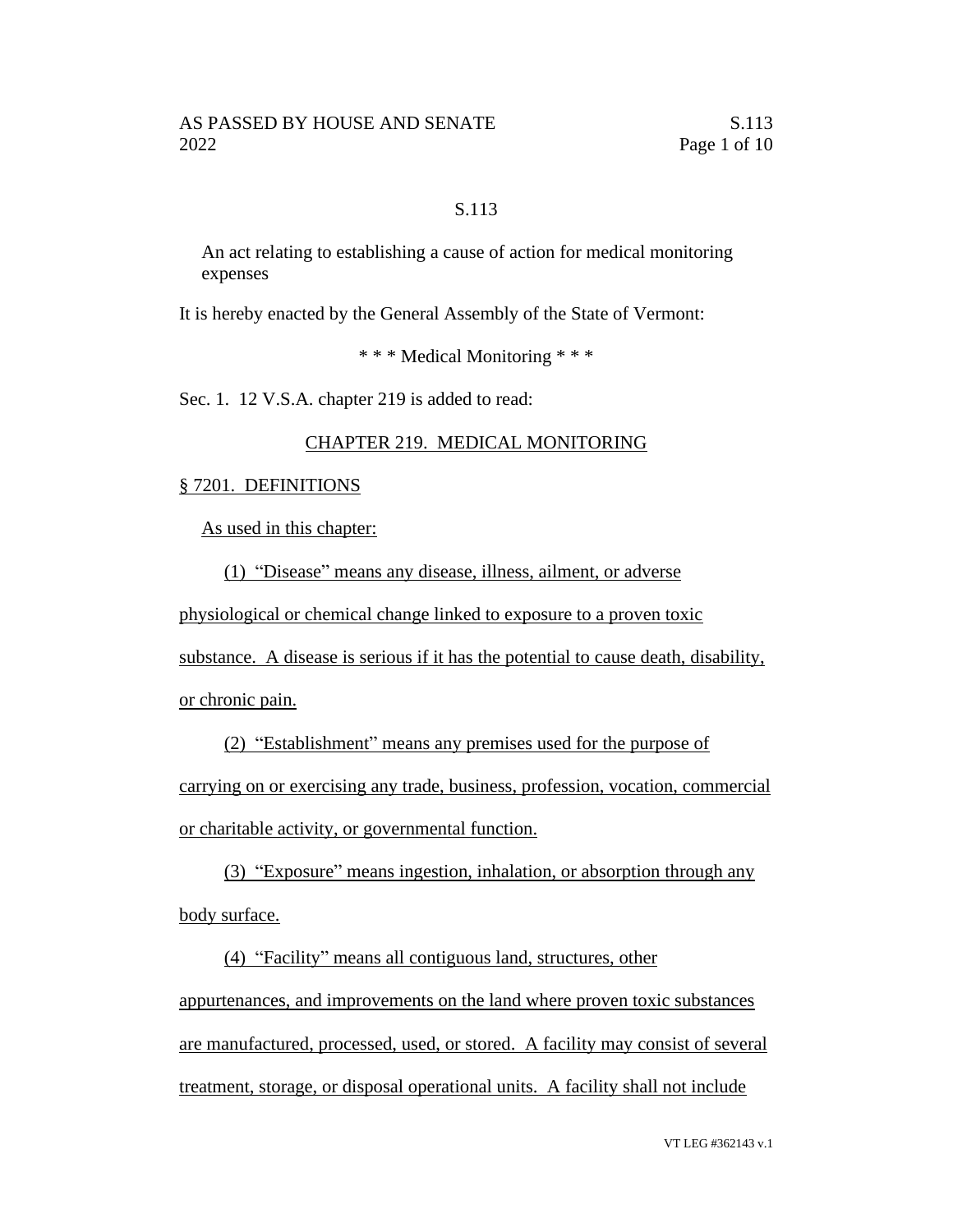land, structures, other appurtenances, and improvements on the land owned by a municipality.

(5) "Large facility" means a facility:

(A) where an activity within a Standard Industrial Classification code

of 10 through 14, 20 through 39, 40 through 42, 44 through 46, or 49 is

conducted or was conducted; and

(B)(i) where, at any one time, 10 or more full-time or full-time equivalent employees have been employed; or

(ii) that is owned or operated by a person who, when all facilities or establishments that the person owns or controls are aggregated, has employed 500 employees at any one time.

(6) "Medical monitoring" means a program of medical tests or procedures for the purpose of early detection of signs or symptoms of a latent

disease resulting from exposure.

(7) "Operator" means a person who manages, conducts, or directs the operations of a facility.

(8) "Owner" means a person who owns or controls a facility. "Owner" shall not mean a person who without participating in the management of the facility holds indicia of ownership primarily to protect a security interest.

(9) "Person" means any individual; partnership; company; corporation; association; unincorporated association; joint venture; trust; municipality; the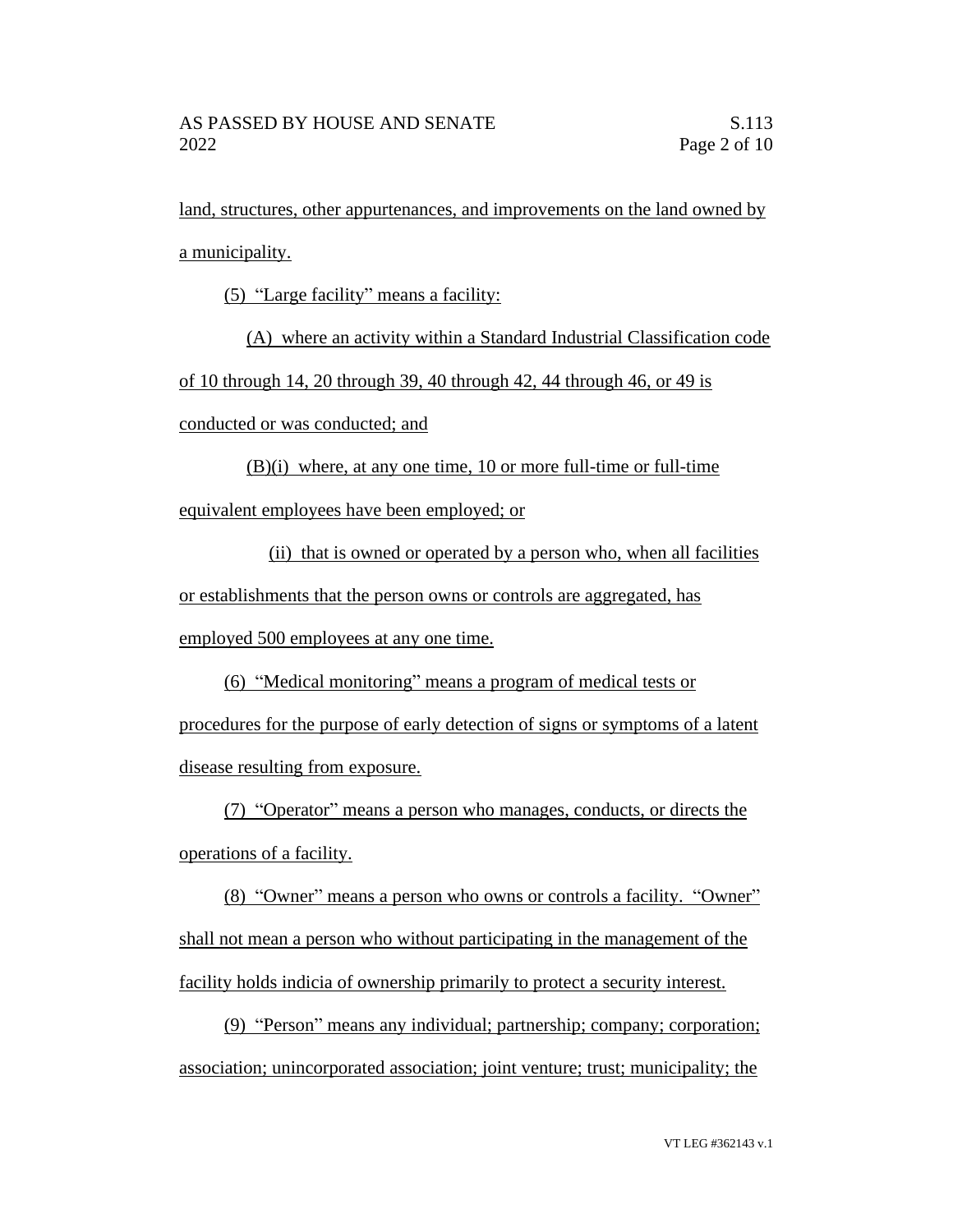State of Vermont or any agency, department, or subdivision of the State; federal agency; or any other legal or commercial entity.

(10)(A) "Proven toxic substance" means any substance, mixture, or compound that may cause personal injury or disease to humans and that satisfies one or more of the following:

(i) the substance, mixture, or compound is listed on the U.S. Environmental Protection Agency Consolidated List of Chemicals Subject to the Emergency Planning and Community Right-To-Know Act, Comprehensive Environmental Response, Compensation and Liability Act, and Section 112(r) of the Clean Air Act;

(ii) the substance, mixture, or compound is defined as a "hazardous material" under 10 V.S.A. § 6602 or under rules adopted under 10 V.S.A. chapter 159;

(iii) testing has produced evidence, recognized by the National Institute for Occupational Safety and Health or the U.S. Environmental Protection Agency, that the substance, mixture, or compound poses acute or chronic health hazards;

(iv) the Department of Health has issued a public health advisory for the substance, mixture, or compound;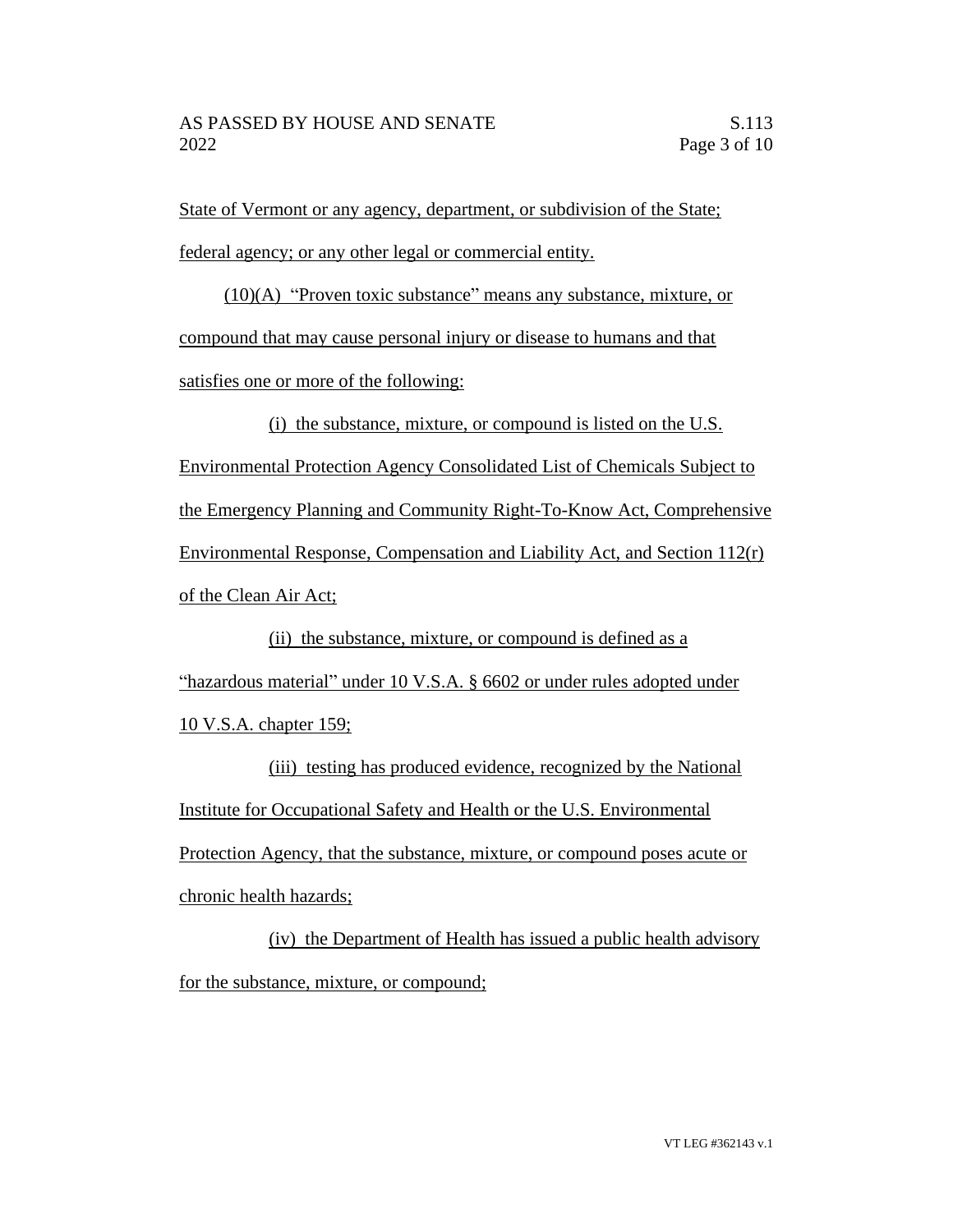(v) the Secretary of Natural Resources has designated the

substance, mixture, or compound as a hazardous waste under 10 V.S.A.

chapter 159; or

(vi) exposure to the substance, mixture, or compound is shown by expert testimony to increase the risk of developing a serious latent disease.

(B) "Proven toxic substance" shall not mean:

(i) a pesticide when applied consistent with good practice; in conformity with federal, State, and local laws, rules, and regulations; and according to the manufacturer's instructions; or

(ii) ammunition or components thereof, firearms, air rifles,

discharge of firearms or air rifles, or hunting or fishing equipment or components thereof.

(11) "Release" means any act or omission that allows a proven toxic substance to enter the air, land, surface water, or groundwater.

(12) "Tortious conduct" or "tortious" means negligence, trespass,

nuisance, product liability, or common law liability for ultra-hazardous or abnormally dangerous activity.

# § 7202. MEDICAL MONITORING FOR EXPOSURE TO PROVEN TOXIC **SUBSTANCES**

(a) A person without a present injury or disease shall have a cause of action for the remedy of medical monitoring against a person who is the owner or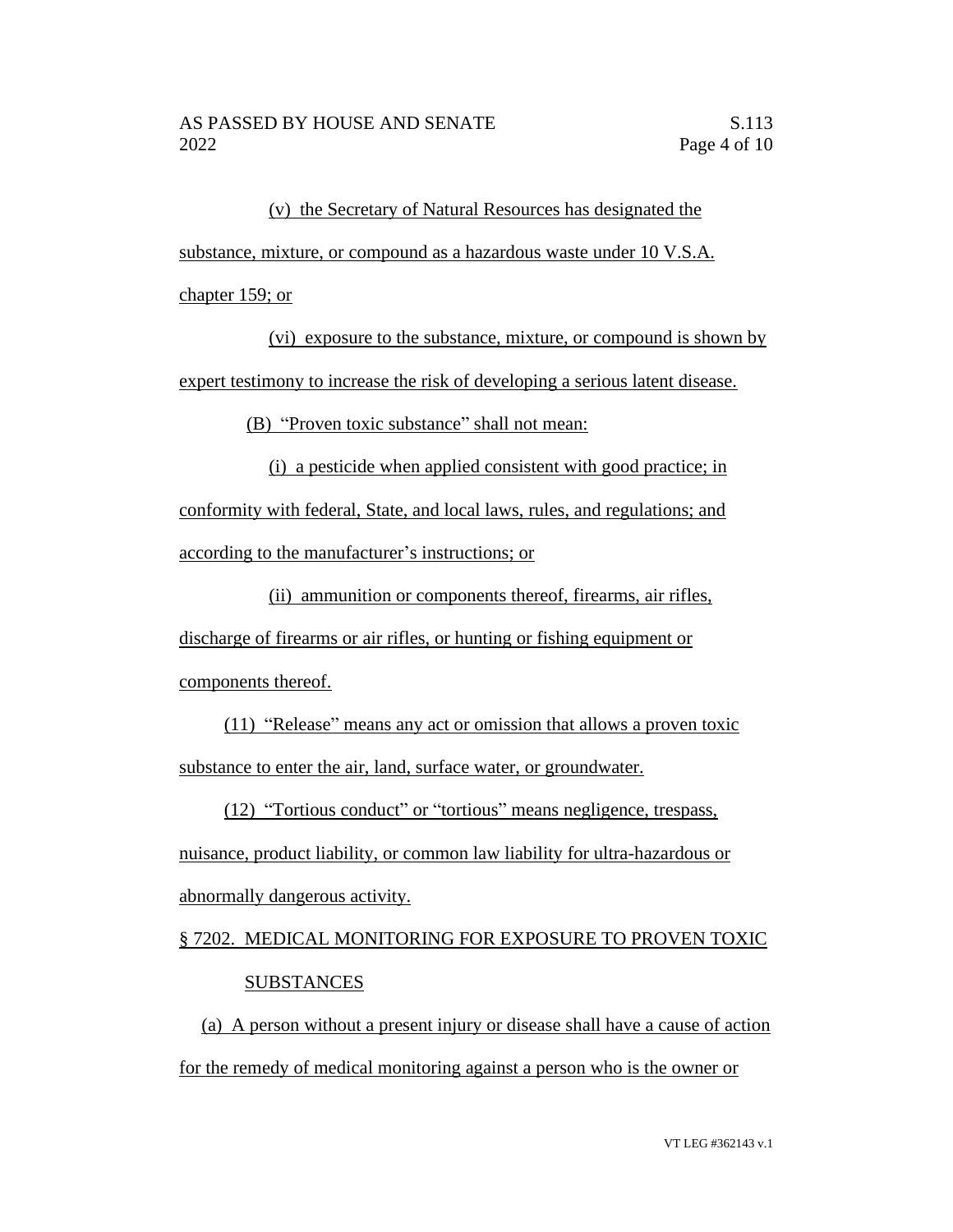operator of a large facility from which a proven toxic substance was released if all of the following are demonstrated by a preponderance of the evidence:

(1) exposure at a rate significantly greater than the general population;

(2) to a proven toxic substance;

(3) as a result of tortious conduct of the defendant;

(4) as a proximate result of the exposure, plaintiffs have suffered an increased risk of contracting a serious disease;

(5) the increased risk makes it medically necessary for the plaintiffs to undergo periodic medical examination different from that prescribed for the general population in the absence of exposure; and

(6) monitoring procedures exist that are reasonable in cost and safe for use.

(b) If the cost of medical monitoring is awarded, a court shall order the defendant found liable to pay the award to a court-supervised medical monitoring program administered by one or more appropriate health professionals, including professionals with expertise in exposure to toxic substances or expertise with treating or monitoring the relevant latent disease or diseases.

(c) Upon an award of medical monitoring under subsection (b) of this section, the court shall award to the plaintiff reasonable attorney's fees and other litigation costs reasonably incurred.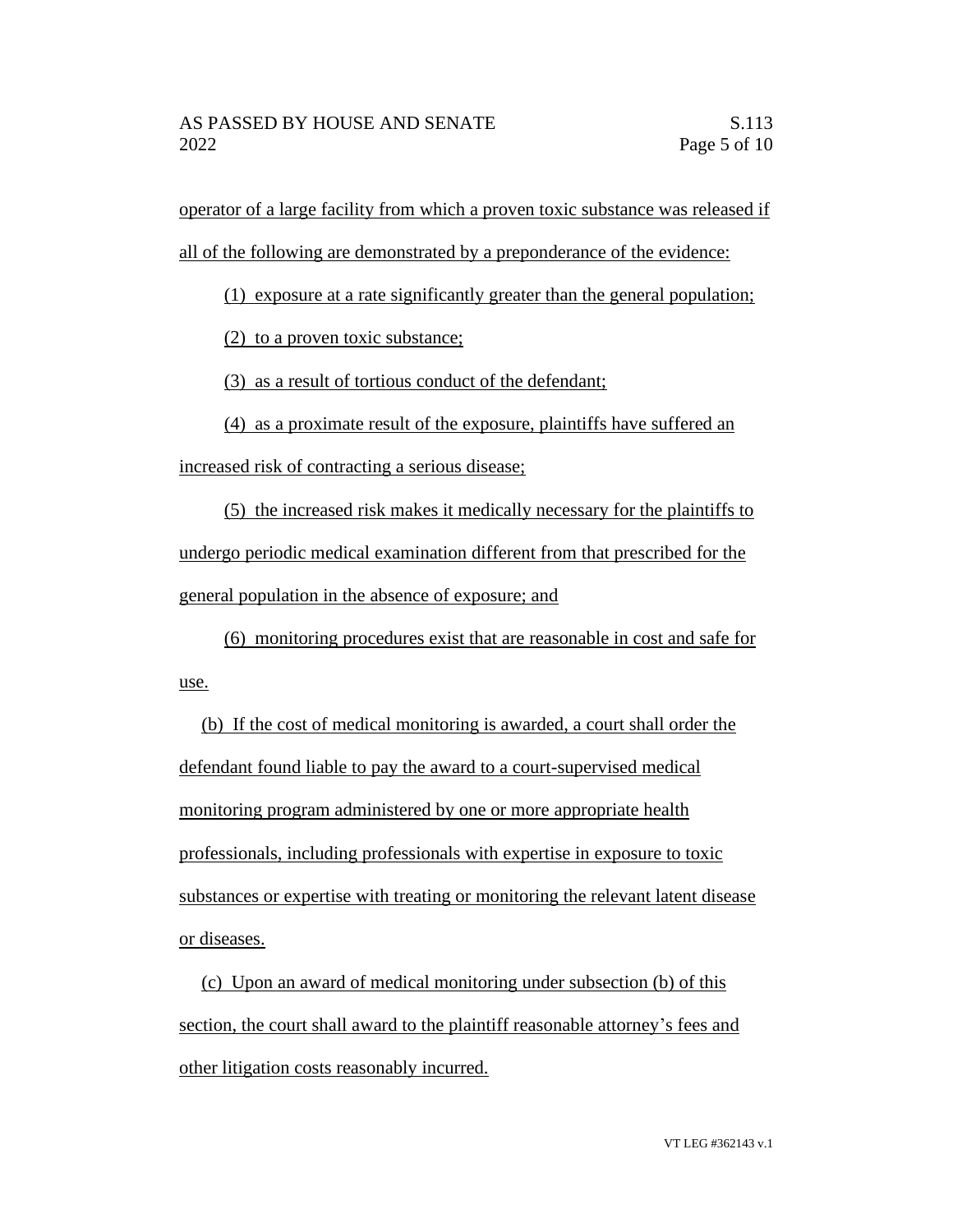$(d)(1)$  This chapter shall be the exclusive remedy for a person without a present injury to bring a cause of action to seek medical monitoring due to exposure to a proven toxic substance.

(2) Except as provided under subdivision (1) of this subsection, nothing in this chapter shall be deemed to preclude the pursuit of any other civil or injunctive remedy or defense available under statute or common law, including the right of any person to seek to recover for damages related to the manifestation of a latent disease. The remedies and defenses in this chapter are in addition to those provided by existing statutory or common law.

(e) This section shall not increase the rights and remedies available under 21 V.S.A. chapter 9 to an employee who suffers a personal injury by accident arising out of and in the course of employment, provided that 21 V.S.A. chapter 9 shall not limit the right of a person who has not suffered a personal injury by accident arising out of and in the course of employment to bring a cause of action for medical monitoring.

\* \* \* Hazardous Material Releases \* \* \*

Sec. 2. 10 V.S.A. § 6615 is amended to read:

§ 6615. LIABILITY

(a) Subject only to the defenses set forth in subsections (d) and (e) of this section, the following persons shall be liable for abating a release or threatened release of hazardous material and the costs of investigation, removal, and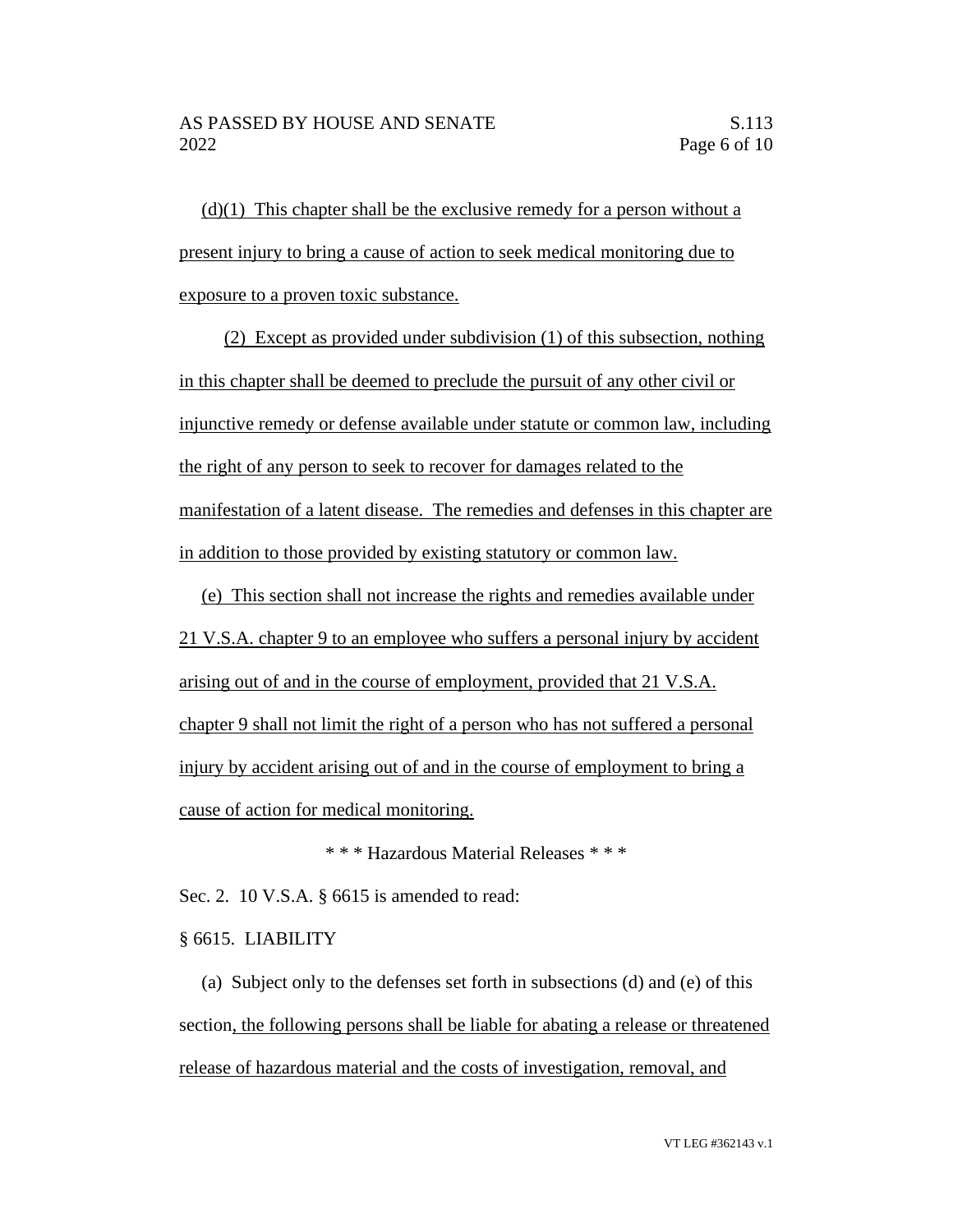remedial actions incurred by the State that are necessary to protect the public health or the environment:

(1) the owner or operator of a facility, or both;

(2) any person who at the time of release or threatened release of any hazardous material owned or operated any facility at which such hazardous materials were disposed of;

(3) any person who by contract, agreement, or otherwise arranged for disposal or treatment, or arranged with a transporter for transport for disposal or treatment, of hazardous materials owned or possessed by such person, by any other person or entity, at any facility owned or operated by another person or entity and containing such hazardous materials; and

(4) any person who accepts or accepted any hazardous materials for transport to disposal or treatment facilities selected by such persons, from which there is a release, or a threatened release of hazardous materials shall be liable for:; and

(A) abating such release or threatened release; and

(B) costs of investigation, removal, and remedial actions incurred by the State which are necessary to protect the public health or the environment.

(5) any person who manufactured for commercial sale a hazardous material and who knew or should have known that the material presented a threat of harm to human health or the natural environment.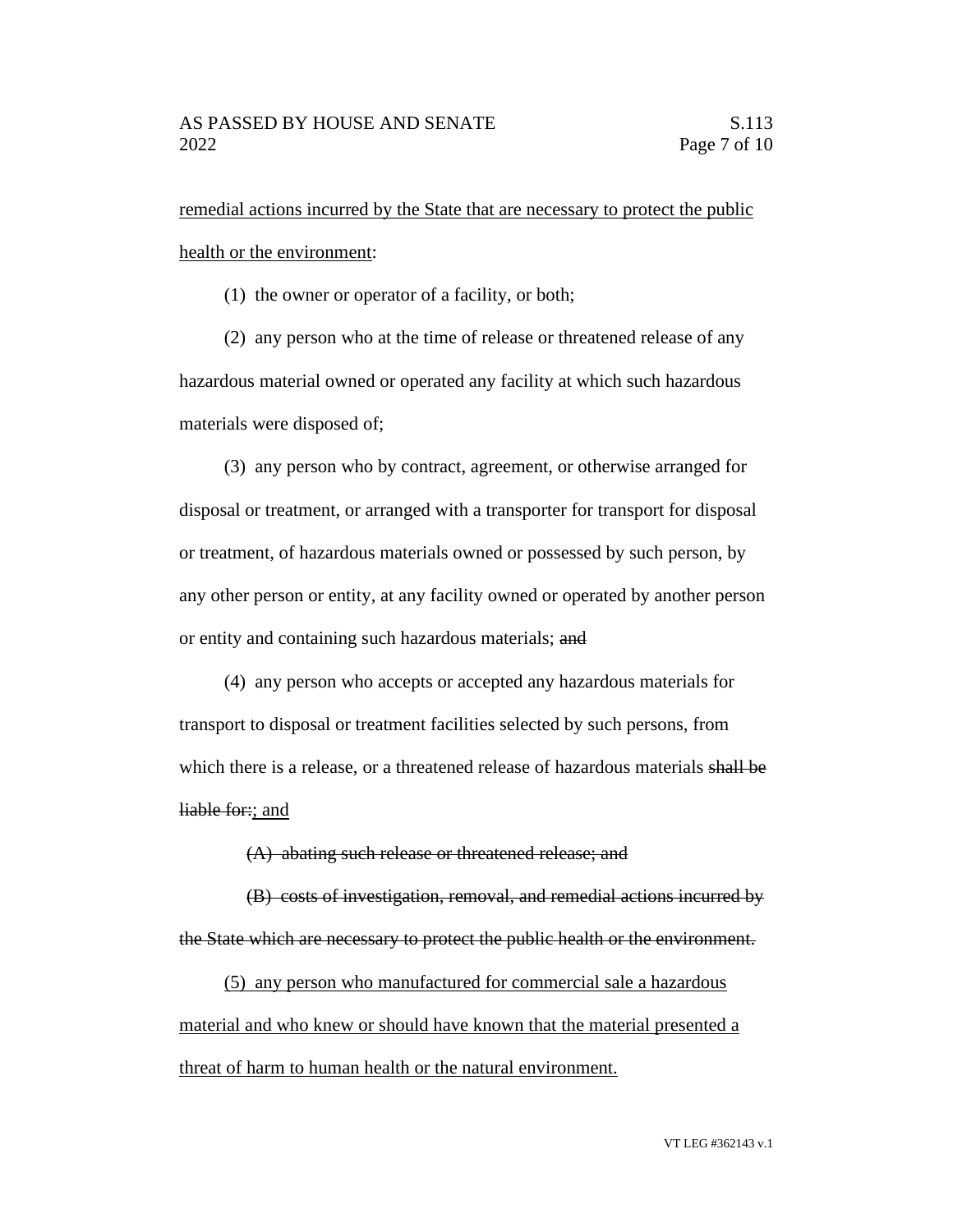\* \* \*

 $(d)(1)$  There shall be no liability under this section for a person otherwise liable who can establish by a preponderance of the evidence that the release or threat of release of hazardous material and the resulting damages were caused solely by any of the following:

- (A) An act of God.
- (B) An act of war.

(C) An act or omission of a third party other than an employee or agent of the defendant, or other than one whose act or omission occurs in connection with a contractual relationship, existing directly or indirectly, with the defendant. If the sole contractual arrangement arises from a published tariff and acceptance for carriage by a common carrier by rail, for purposes of this section, there shall be considered to be no contractual relationship at all. This subdivision  $(d)(1)(C)$  shall only serve as a defense if the defendant establishes by a preponderance of the evidence:

(i) that the defendant exercised due care with respect to the hazardous material concerned, taking into consideration the characteristics of that hazardous material, in light of all relevant facts and circumstances; and

(ii) that the defendant took precautions against foreseeable acts or omissions of any such third party and the consequences that could foreseeably result from those acts or omissions.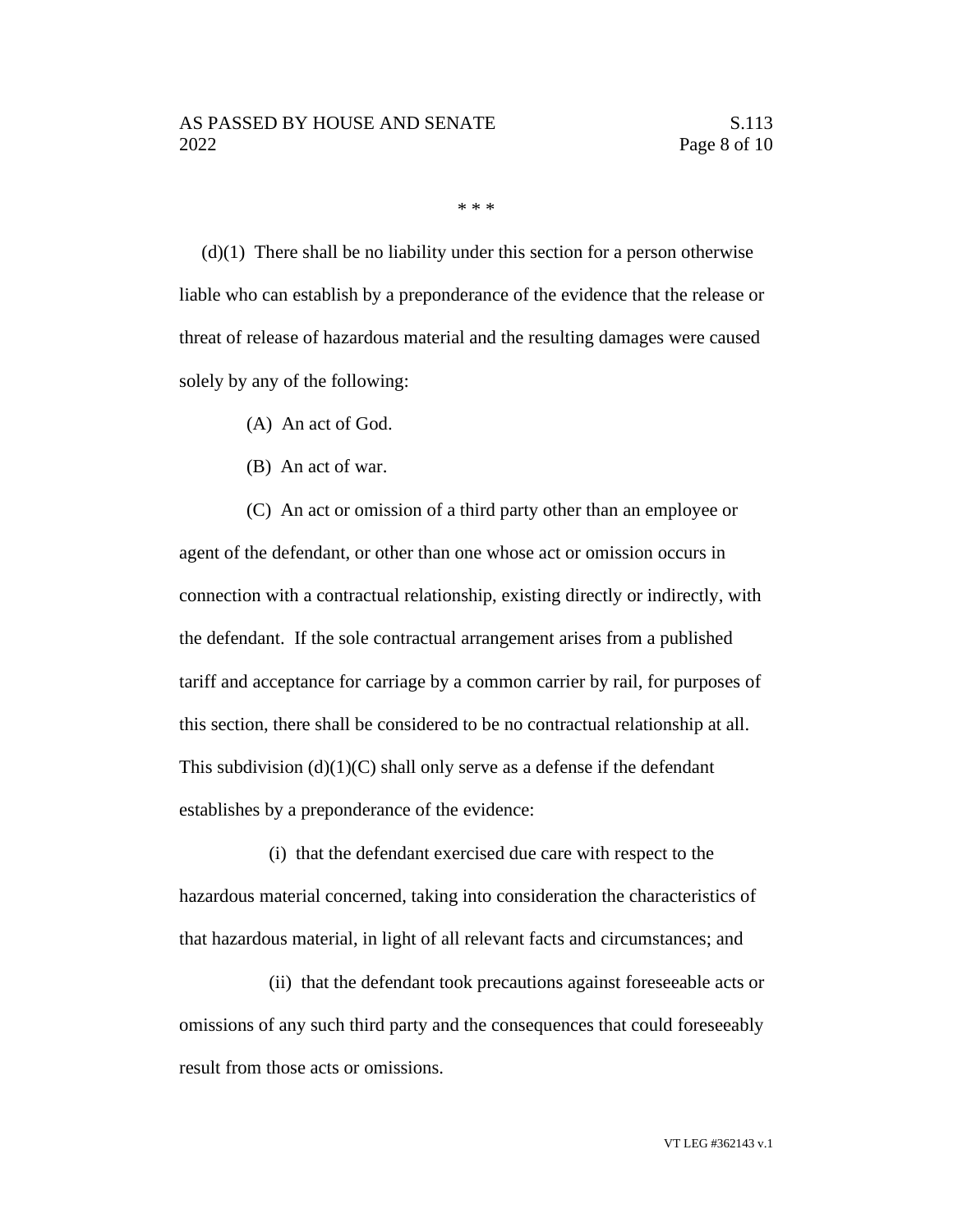(D) Any combination of subdivisions (A)–(C) of this subdivision (1).

(5) A person shall not be liable under subdivision (a)(5) of this section, provided that the person demonstrates that he or she provided an adequate warning of the harm posed by the hazardous material known or which should have been known at the time the hazardous material was manufactured.

\* \* \*

(i) In an action brought by the Secretary under this section, a responsible person may implead, or in a separate action a responsible person may sue, another responsible person or persons and may obtain contribution or indemnification, except that a person who is solely liable pursuant to subdivision (a)(5) of this section shall not be able to implead or to sue a person pursuant to this subsection. A responsible person who has resolved its liability to the State under this section through a judicially approved settlement and a secured lender or fiduciary with whom the Secretary has entered into an agreement under subsection (h) of this section shall not be liable for claims for contribution or indemnification regarding matters addressed in the judicially approved settlement or in the agreement. Likewise, a person who has obtained a certificate of completion pursuant to subchapter 3 of this chapter shall not be liable for claims for contribution or indemnification regarding releases or threatened releases described in the approved corrective action plan, as

<sup>\* \* \*</sup>